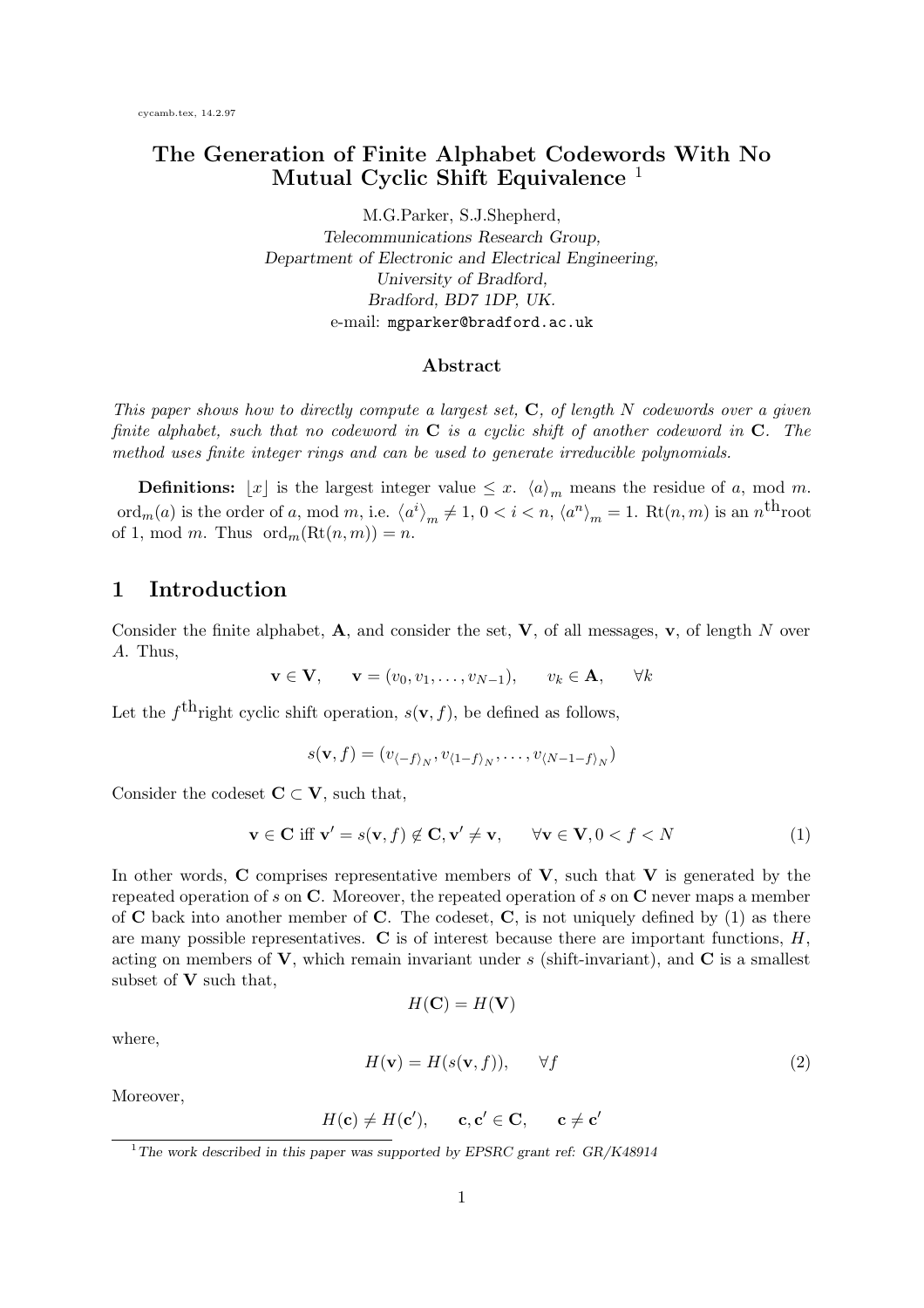For instance, if one enumerates members of  $A$  arbitrarily, and then performs the  $N$ -point Discrete Fourier Transform of **v**, given by,

$$
u_n = \sum_{k=0}^{N-1} v_k e^{\frac{2\pi jnk}{N}} = \text{DFT}_n(\mathbf{v})
$$

then H could be chosen to satisfy (2) if  $H(\mathbf{v}) = \max(|\text{ DFT}_n(\mathbf{v})|)$ . C would be a useful 'smaller search space' over which to look for 'ideal' channel estimation training sequences [3]. This paper describes a method for computing  $C$  by first mapping  $A$  to the integers, and then using finite integer arithmetic to compute  $C$  [1, 2]. Such a scheme is suitable for software and hardware applications, and also highlights the underlying structure of the message space,  $V$ , under cyclic shifts, this being dependent on the factorisation of integers of the form  $P^{N} - 1$ .

#### 2 Theory

If  $|{\bf A}| = P$ , **A** can be mapped to an integer alphabet,  ${\bf I}_P$ , where  ${\bf I}_P = \{0, 1, \ldots, P-1\}$ . Without loss of generalisation, members  $\bf{v}$  of  $\bf{V}$ , will forthwith be considered to be messages from the alphabet, IP. Consider the following bijective mapping,

$$
\mathbf{v} \Leftrightarrow w, \quad \forall \mathbf{v} \in \mathbf{V}, \text{ and } w \in \mathbf{Z_M}, \text{ except } \mathbf{v_e} = (P - 1, P - 1, \dots, P - 1),
$$
  
where 
$$
w = \left\langle \sum_{i=0}^{N-1} v_i P^i \right\rangle_M, \quad v_i = \left\langle \left\lfloor \frac{w}{P^i} \right\rfloor \right\rangle_P \in \mathbf{I_P} \quad \text{and } M = P^N - 1
$$
 (3)

Both  $\mathbf{v} = (0, 0, \dots, 0)$  and  $\mathbf{v}_e = (P - 1, P - 1, \dots, P - 1)$  map to  $w = 0$  under (3) hence the exclusion of  $v_e$ . Using the Chinese Remainder Theorem (CRT) [1], each member of  $Z_M$  can be constructed from its R residues over the mutually prime factors of  $M$ ,

$$
\forall w \in \mathbf{Z_M}, \qquad w = r_0 \otimes r_1 \otimes \dots r_{R-2} \otimes r_{R-1}, \qquad r_j = \langle w \rangle_{m_j^{t_j}} \newline \Rightarrow w = \left\langle \sum_{j=0}^{R-1} r_j \frac{M}{m_j^{t_j}} \left\langle \left(\frac{M}{m_j^{t_j}}\right)^{-1} \right\rangle_{m_j^{t_j}} \right\rangle_M
$$
\n(4)

where  $M = \prod_{j=0}^{R-1} m_j^{t_j}$  $j$ , and " $\otimes$ " means the direct product. Let  $n_{e_j,0,j} = \text{ord}_{m_j^{e_j}}(P)$ , and  $n_{e_j,1,j} = \frac{\phi'(m_j^{e_j})}{n_{e_j,0,j}}$  $\frac{\sum_{j=1}^{N} m_j}{n_{e_j,0,j}},$  where,

$$
\phi'(m_j^{e_j}) = \phi(m_j^{e_j}) \qquad m_j \neq 2 \text{ and/or } e_j \leq 2
$$
  

$$
\phi'(m_j^{e_j}) = \frac{\phi(m_j^{e_j})}{2} \qquad m_j = 2 \text{ and } e_j > 2
$$

and φ is Euler's Totient Function [1]. If  $gcd(n_{e_j, 0, j}, n_{e_j, 1, j}) = 1$ , let  $\beta_{e_j, j} = \text{Rt}(n_{e_j, 1, j}, m_j^{e_j})$  $_j^{\epsilon_j}),\ ( \mathrm{a}$ prime factor combination of the exponents, n). Alternatively, or if  $gcd(n_{e_j,0,j}, n_{e_j,1,j}) > 1$ , let  $\beta_{e_j,j} = \text{Rt}(\phi'(m_j^{e_j}))$  $_j^{e_j}), m_j^{e_j}$  $j^{e_j}$ ), (a mixed-radix combination of the exponents, n). For all cases except  $m_j = 2, e_j > 2$ , each residue,  $r_j$ , can be generated using the following construction,

$$
r_j \in \left\{ \left\langle m_j^{t_j - e_j} P^{s_{e_j,0,j}} \beta_{e_j,j}^{s_{e_j,1,j}} \right\rangle_{m_j^{t_j}} \quad , \quad 0 \quad : \quad 1 \le e_j \le t_j, 0 \le s_{e_j,i,j} < n_{e_j,i,j}, i \in \{0,1\} \right\}
$$
(5)

When  $m_j = 2$  and  $e_j > 2$ ,  $r_j$  is generated by,

$$
r_j \in \left\{ \left\langle 2^{t_j - e_j} P^{s_{e_j,0,j}} \beta_{e_j,j}^{s_{e_j,1,j}} \right\rangle_{2^{t_j}}, \quad \left\langle \mu 2^{t_j - e_j} P^{s_{e_j,0,j}} \beta_{e_j,j}^{s_{e_j,1,j}} \right\rangle_{2^{t_j}}, 0 \quad : \quad 2 \le e_j \le t_j, 0 \le s_{e_j,i,j} < n_{e_j,i,j}, i \in \{0,1,\}\right\}
$$
(6)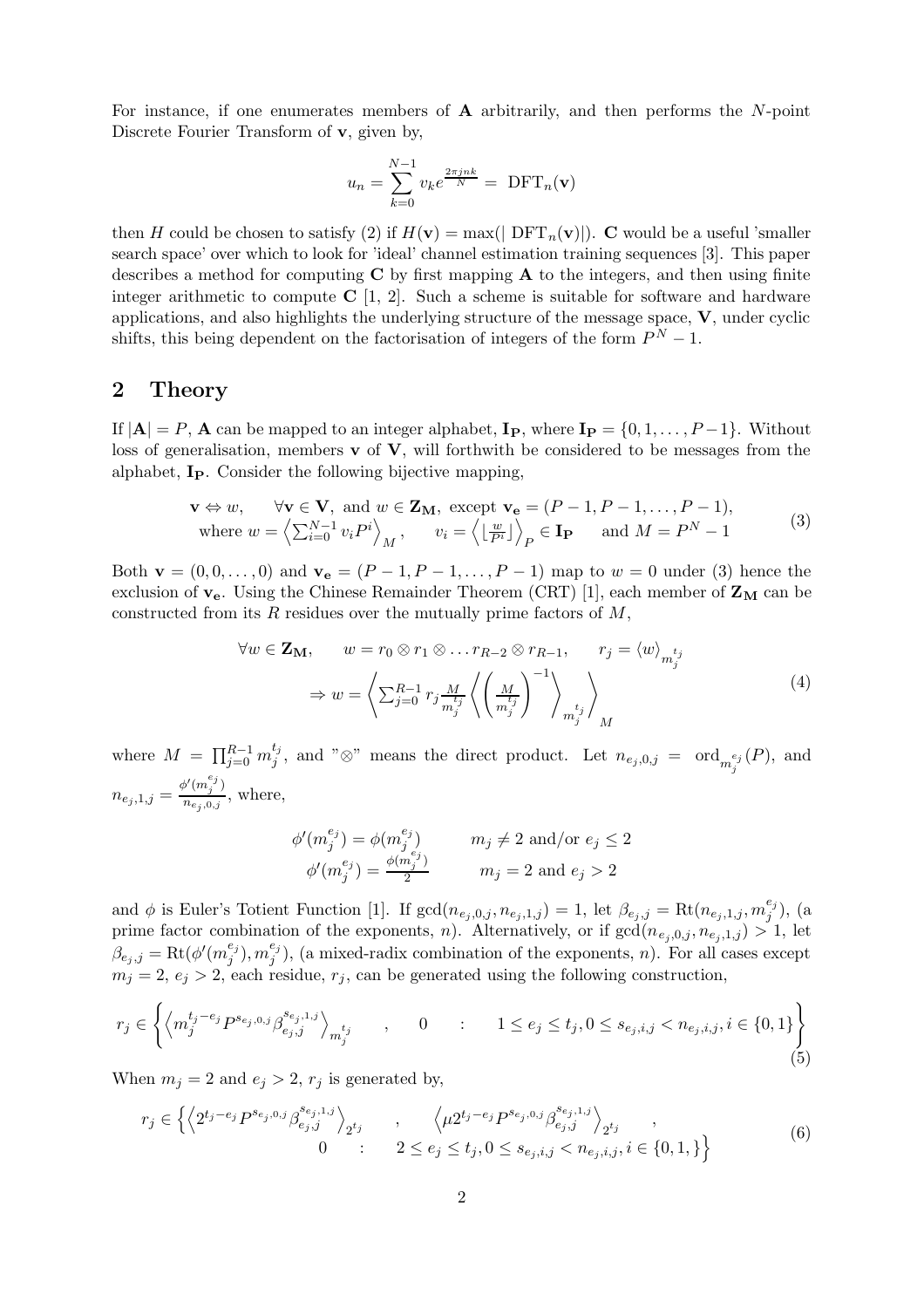where  $\mu$  is given by,

$$
\mu = -1 \quad \text{if } \langle P+1 \rangle_{2^{e_j}} \neq 0
$$
  

$$
\mu = 2^{e_j - 1} + 1 \quad \text{if } \langle P+1 \rangle_{2^{e_j}} = 0
$$

By ranging through all possible values of  $e_j$  and  $s_{e_j,i,j}$  for a given j, (5) and (6) generate the  $m_j^{t_j}$  $j_j^{t_j}$  integers,  $\{1,\ldots,m_j^{t_j}-1\}+\{0\}$ . The generation of all  $w \in \mathbf{Z_M}$ , (and therefore all  $\mathbf{v} \in \mathbf{V}, \mathbf{v} \neq \mathbf{v_e}$ , is achieved by constructing the  $r_j$  with (5) and/or (6), and then using (4) to form each w. To generate only codewords,  $c \in C$ , the criteria of (5), (6), are modified. Consider the operation  $s(\mathbf{v}, 1)$ . This is equivalent to the operation  $\langle wP \rangle_M$  which, in turn, is equivalent  $\hbox{to, } \left(\left\langle r_0P \right\rangle_{m_0^{t_0}} \otimes \left\langle r_1P \right\rangle_{m_1^{t_1}} \otimes \ldots \otimes \left\langle r_{R-1}P \right\rangle_{m_{R-1}^{t_{R-1}}}$ to,  $(\langle r_0 P \rangle_{m_0^{t_0}} \otimes \langle r_1 P \rangle_{m_1^{t_1}} \otimes \ldots \otimes \langle r_{R-1} P \rangle_{m_{R-1}^{t_{R-1}}})$ . From (5) and (6), the operation  $\langle r_j P \rangle_{m_j^{t_j}}$ <br>is achieved by replacing  $s_{e_j,0,j}$  with  $\langle s_{e_j,0,j} + 1 \rangle$ ,  $\forall e_j, j$ , with  $s_{e_j,1,j}$  unchan  $n_{e_j,0,j}$ ,  $\forall e_j, j$ , with  $s_{e_j,1,j}$  unchanged. Thus, to generate  $w_c$  corresponding to all codewords,  $\mathbf{c} \in \mathbf{C}$ , the  $n_{e_i,1,j}$  in (5) and (6) are left unchanged, whereas the  $n_{e_j,0,j}$  are replaced by  $n'_{e_j,0,j,q}$ ,  $\forall q, 0 \leq q < Q$ , where q is constructed using the following mixed-radix formulation,

$$
q = \sum_{j=0}^{R-1} e_j \prod_{i=0}^{j-1} (t_i + 1) \qquad 0 \le e_j \le t_j, \qquad Q = \prod_{j=0}^{R-1} (t_j + 1)
$$

The  $n'_{e_j,0,j,q}$  are evaluated as follows,

$$
n'_{e_j,0,j,q} = \gcd(\text{lcm}(\gamma(n_{e_{j+1},0,j+1}), \gamma(n_{e_{j+2},0,j+2}), \dots \gamma(n_{e_{R-1},0,R-1}), 1), n_{e_j,0,j})
$$
(7)

where  $n_{0,0,j} = 0$ ,  $\forall j$ , and  $\gamma(n) = n$ ,  $n > 0$ ,  $\gamma(0) = 1$ . The  $n_{0,0,j}$  are not required in (5) or (6) (as  $e_j$  is never zero), so their replacements,  $n'_{0,0,j,q}$ , need not be computed in (7). The values,  $n_{0,0,j} = 0$  are only included in (7) for  $r_j = 0$ . For each q, the  $n'_{e_j,0,j,q}$  can be computed using (7), to replace the respective  $n_{e_j,0,j}$  in (5) or (6), and a subset of C, C<sub>q</sub>, can be generated, using (5) and/or (6), (4), and (3). Thus,

$$
\mathbf{C} = \left( \cup_{q=0}^{Q-1} \mathbf{C_q} \right) \cup \mathbf{v_e}
$$

#### 3 Examples

**Example 1:** Let  $P = 2$ ,  $N = 5$ . Then  $M = 2^5 - 1 = 31$ , and 31 is prime. Thus  $R = 1$ ,  $m_0 = 31, t_0 = 1, \text{ and } r_0 = \{ \langle 2^{s_{e_0,0,0}} 6^{s_{e_0,1,0}} \rangle_{31}$ ,  $0: 1 \le e_0 \le 1, 0 \le s_{e_0,i,0} < n_{e_0,i,0} \},$ where  $n_{e_0,0,0} = 5$ ,  $n_{e_0,1,0} = 6$ . To generate  $w_c$  corresponding to all codewords,  $\mathbf{c} \in \mathbf{C}$ ,  $n_{e_0,0,0}$  is limited to  $n'_{e_0,0,0,q}$ ,  $\forall q, 0 \le q < 2$ , as follows,

$$
n'_{0,0,0,0}
$$
 is not required.  

$$
n'_{1,0,0,1} = \gcd(\text{lcm}(1), n_{1,0,0}) = 1
$$

With  $n'_{1,0,0,1} = 1$ ,  $r_0 \in \{2^06^0, 2^06^1, 2^06^2, 2^06^3, 2^06^4, 2^06^5, 0\} = \{1, 6, 5, 30, 25, 26, 0\}$ . The CRT construction is trivial, i.e.  $w_c = r_0$ ,  $\forall r_0$ . The 8 codewords,  $\mathbf{c} \in \mathbf{C}$ , are,

$$
\begin{array}{cccccc}\n0,0,0,0,1 & (w_c = 1), & 0,0,1,1,0 & (w_c = 6), & 0,0,1,0,1 & (w_c = 5), \\
1,1,1,1,0 & (w_c = 30), & 1,1,0,0,1 & (w_c = 25), & 1,1,0,1,0 & (w_c = 26), \\
0,0,0,0,0 & (w_c = 0), & 1,1,1,1,1 & \text{(Exception = 31)}\n\end{array}
$$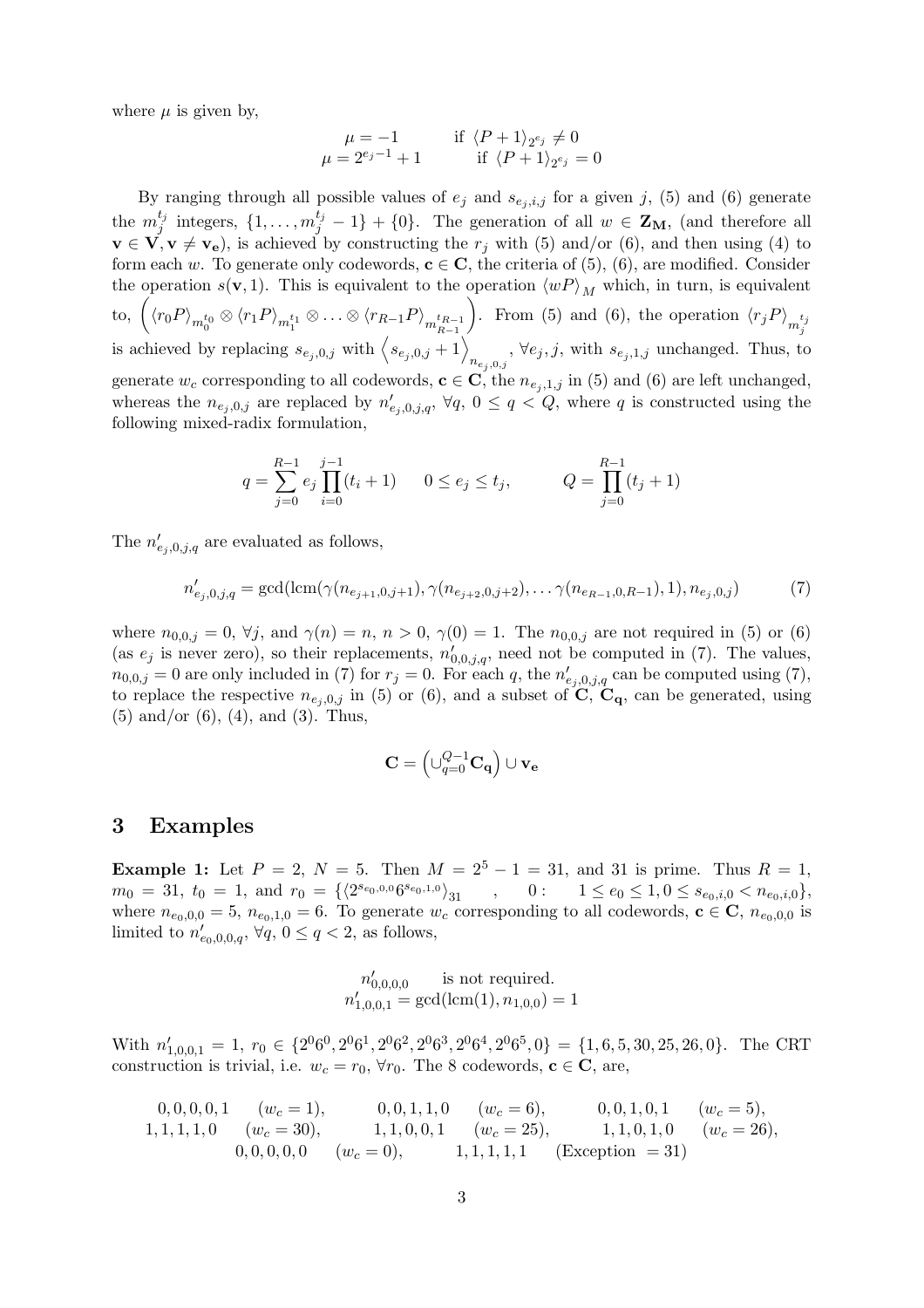**Example 2:** Let  $P = 15$ ,  $N = 2$ . Then  $M = 15^2 - 1 = 224 = 2^57$ . Thus  $R = 2$ ,  $m_0 = 2$ ,  $m_1 = 7$ ,  $t_0 = 5$ , and  $t_1 = 1$ .

$$
r_0 = \{ \langle 16.15^{s_{1,0,0}} 1^{s_{1,1,0}} \rangle_{32} ,\,
$$
  
\n
$$
\langle 8.15^{s_{2,0,0}} 1^{s_{2,1,0}} \rangle_{32} ,\,
$$
  
\n
$$
\langle 4.15^{s_{3,0,0}} 7^{s_{3,1,0}} \rangle_{32} ,\,
$$
  
\n
$$
\langle 2.15^{s_{4,0,0}} 3^{s_{4,1,0}} \rangle_{32} ,\,
$$
  
\n
$$
\langle 2.15^{s_{4,0,0}} 3^{s_{4,1,0}} \rangle_{32} ,\,
$$
  
\n
$$
\langle 15^{s_{5,0,0}} 3^{s_{5,1,0}} \rangle_{32} ,\,
$$
  
\n
$$
\langle -15^{s_{5,0,0}} 3^{s_{5,1,0}} \rangle_{32} ,\,
$$
  
\n
$$
0 \le s_{e_0,i,0} < n_{e_0,i,0}
$$

where  $n_{1,0,0} = 1, n_{2,0,0} = 2, n_{3,0,0} = 2, n_{4,0,0} = 2, n_{5,0,0} = 2, \text{ and } n_{1,1,0} = 1, n_{2,1,0} = 1, n_{3,1,0} =$  $1, n_{4,1,0} = 2, n_{5,1,0} = 4$ . For  $e_j > 2$ , (6) is used instead of (5). For  $e_j = 3$  and 4,  $\mu = 5$  and 9, respectively. For  $e_i = 5$ ,  $\mu = -1$ .

$$
r_1 = \{ \langle 15^{s_{1,0,1}} 3^{s_{1,1,1}} \rangle_7 \qquad , \qquad 0 \qquad : \qquad 0 \le s_{1,i,1} < n_{1,i,1} \}
$$

where  $n_{1,0,1} = 1$  and  $n_{1,1,1} = 6$ . To generate  $w_c$ , corresponding to all codewords,  $\mathbf{c} \in \mathbf{C}$ , the  $n_{e_j,0,j}$  are limited to  $n'_{e_j,0,j,q}$ ,  $\forall q, 0 \le q < Q$ , where  $Q = 6.2 = 12$ , as follows,

| $n'_{0,0,0,0}$ not required,       | $n'_{0,0,1,0}$ not required                |
|------------------------------------|--------------------------------------------|
| $n'_{1,0,0,1} = 1,$                | $n'_{0,0,0,1}$ not required                |
| $n'_{2,0,0,2} = 1,$                | $n'_{0,0,0,2}$ not required                |
| $n'_{3,0,0,3} = 1,$                | $n^\prime_{0,0,0,3}$ not required          |
| $n'_{4,0,0,4} = 1,$                | $n_{0,0,0,4}^{\prime}$ not required        |
| $n'_{5,0,0,5} = 1,$                | $n^\prime_{0,0,0,5}$ not required          |
| $n^\prime_{0,0,0,6}$ not required, | $n'_{1,0,0,6} = 1$                         |
| $n'_{1,0,0,7} = 1,$                | $n'_{1,0,0,7} = 1$                         |
| $n'_{2,0,0,8} = 1,$                | $n'_{1,0,0,8} = 1$                         |
| $n_{3,0,0,9}'=1, \label{eq:12}$    | $n'_{1,0,0,9} = 1$                         |
| $n'_{4,0,0,10} = 1,$               |                                            |
| $n'_{5,0,0,11} = 1,$               | $n'_{1,0,0,10} = 1$<br>$n'_{1,0,0,11} = 1$ |

For each  $q, 0 \leq q < 12, 119$  different  $(r_0, r_1)$  residue pairs are generated:

- 
- 
- 
- 
- 
- 
- 
- 
- $\begin{aligned} q&=0:(0,0);\\ q&=1:(16,0);\\ q&=4:(4,0),(0,0);\\ q&=4:(2,0),(0,2,3,0),(0,2,3,0);\\ q&=4:(2,0),(0,2,3,0),(0,3,3),(0,1,3^3),(0,1,3^4),(0,1,3^5);\\ q&=6:(0,1),(0,1,3),(0,1,3^2),(0,1,3^3),(0,1,3^4),(0,1,3^5);\\ q&=6:(0,1),(0,1,3),(0,1,3^2),(0,1,3^3),(0,1,3^4),(0,1,3^5);\\ q&=7:(16,1),($

Using the CRT,  $w_c = \langle 161r_0 + 64r_1 \rangle_{224}$ . The 119 integers,  $w_c$ , each corresponding to a codeword,  $c \in \mathbb{C}$ , can be computed from the above.

## 4 The Generation of Irreducible Polynomials

This section describes how to use the above method to generate irreducible polynomials. If  $\beta \in \mathcal{GF}(p^N), \beta \notin \mathcal{GF}(p^n), n | N, n \neq N, \text{ then } \beta^{p^0}, \beta^{p^1}, \ldots, \beta^{p^{N-1}} \text{ is a normal basis for } \mathcal{GF}(p^N).$ Moreover, the N conjugates of  $\beta$  are roots of a degree N irreducible polynomial,  $I(x)$ , over  $GF(p),$ 

$$
I(x) = \prod_{i=0}^{N-1} (x - \beta^{p^i})
$$